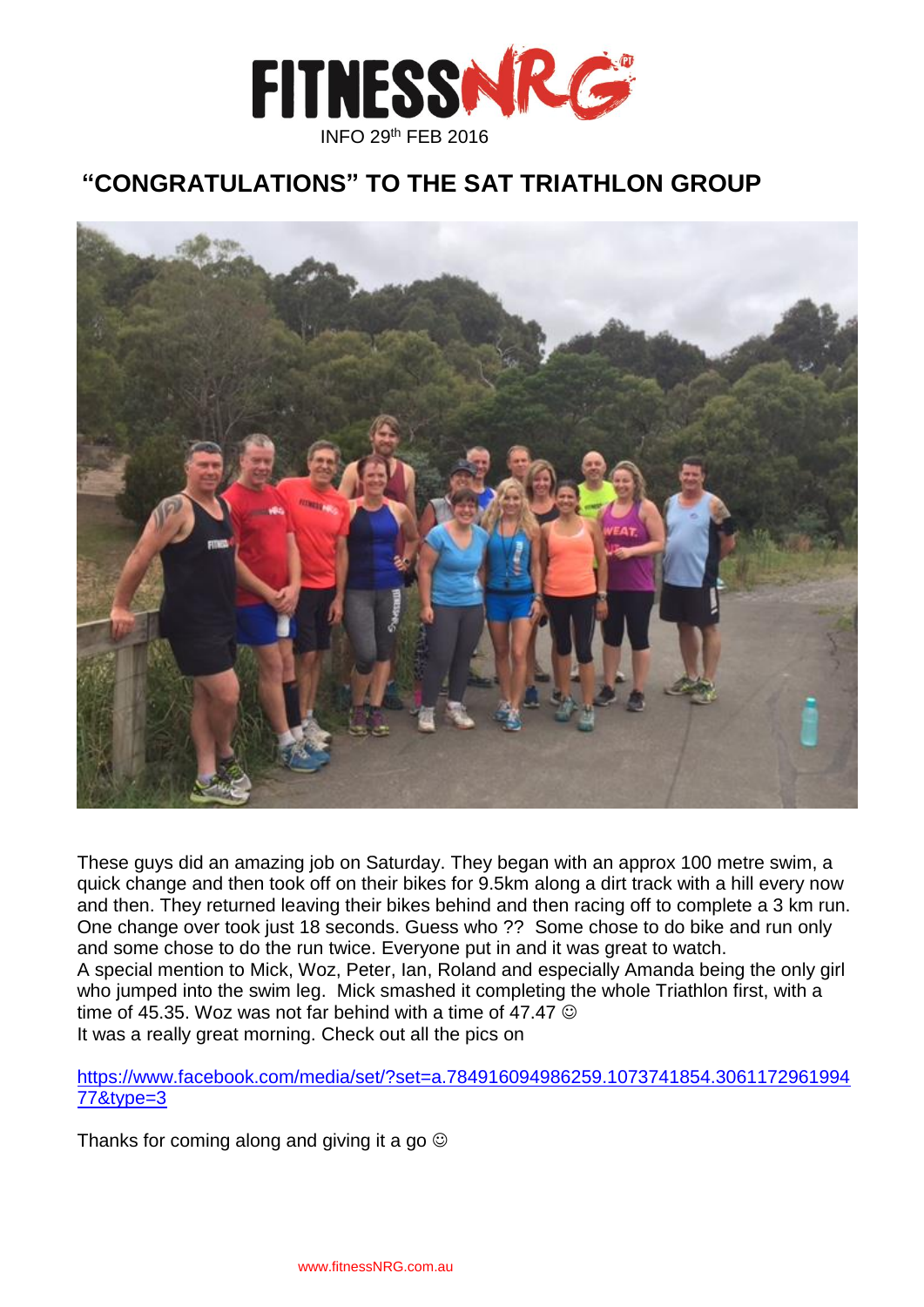## **TEMPTED BY EARLY EASTER EGGS? CHECK THIS OUT!**

The supermarket shelves are starting to stock Easter treats A single Easter Bun with butter (and choc chips) or 4-5 mini eggs contains an extra 250 calories. If you indulge in Easter treats for the next 4 weeks, you will gain at least 2kg or more. Be strong and leave the treats until Good Friday.



| <b>Eggs Selection</b>              | kJ     | Fat        | <b>Exercise units</b> |
|------------------------------------|--------|------------|-----------------------|
| 200g Easter Bunny                  | 3740kJ | 50g fat    | 2 hrs of running      |
| 2 Caramello Eggs                   | 500kJ  | 6 g fat    | 15 min rowing         |
| 1 Crème Egg                        | 718kJ  | 6g fat     | 45 min fast walking   |
| 100g Deluxe Bunny                  | 2270kJ | 33g fat    | 2 cycle classes       |
| 3 mini eggs                        | 560kJ  | $7.5g$ fat | 15 min skipping       |
| Small hot cross bun (no<br>butter) | 600kJ  | 2 g fat    | 30min swimming        |
| Large hot cross bun with<br>butter | 1200kJ | 10g fat    | 30 minutes jogging    |
| Choc chip hot cross bun            | 1100kJ | 9g fat     | 30 min boxing class   |

# **RECIPE HOMEMADE FISH AND CHIPS**

### *Ingredients*

200 grams sweet potato Spray olive oil 2 cups corn flakes 1 egg, beaten 2 tablespoons low fat natural yoghurt 600 grams boneless white fish ½ cup wholemeal flour *Method*

- 1. Preheat oven to 190ºC. Microwave sweet potato until nearly cooked. Cool, and cut into wedges. Spray with olive oil and lay on baking tray.
- 2. Crush cornflakes. Combine egg and yoghurt in a bowl. Place fish in flour and coat. Dip coated fish in egg mixture and then coat with cornflakes.
- 3. Place on tray with chips and bake for 15minutes or until crispy and brown.

# **HOW DO I MANAGE CALF CRAMPS?**

### *Q In almost every run I get severe calf cramps; one or both of my calves just lock up. What's the cause of the cramping and how do I prevent it?*

**A** There are a couple of schools of thought on cramping; one suggesting it is hydration and electrolyte based and another suggesting there is a neuromuscular cause involving fatigue. I tend toward the latter in the marathon setting. Bruce Jones did a lot of work on marathon medical problems with the Boston Marathon through the '80s and '90s. In a comparison of medical problems in a hot and cold marathon, he found most problems increased with hot conditions; however, muscle cramping stayed at the same high level in both groups. So, heat is probably not the culprit. If you've hydrated and supplemented well, with various combinations of electrolytes, vitamins and minerals in your training and on race day, fluid balance and electrolyte deficiencies are likely not the primary villain either.

My guess is that you are dealing with "**muscle fatigue"** resulting in severe and painful cramping, generally termed exercise-associated muscle cramping. The onsite treatment is to stretch the cramping muscle.